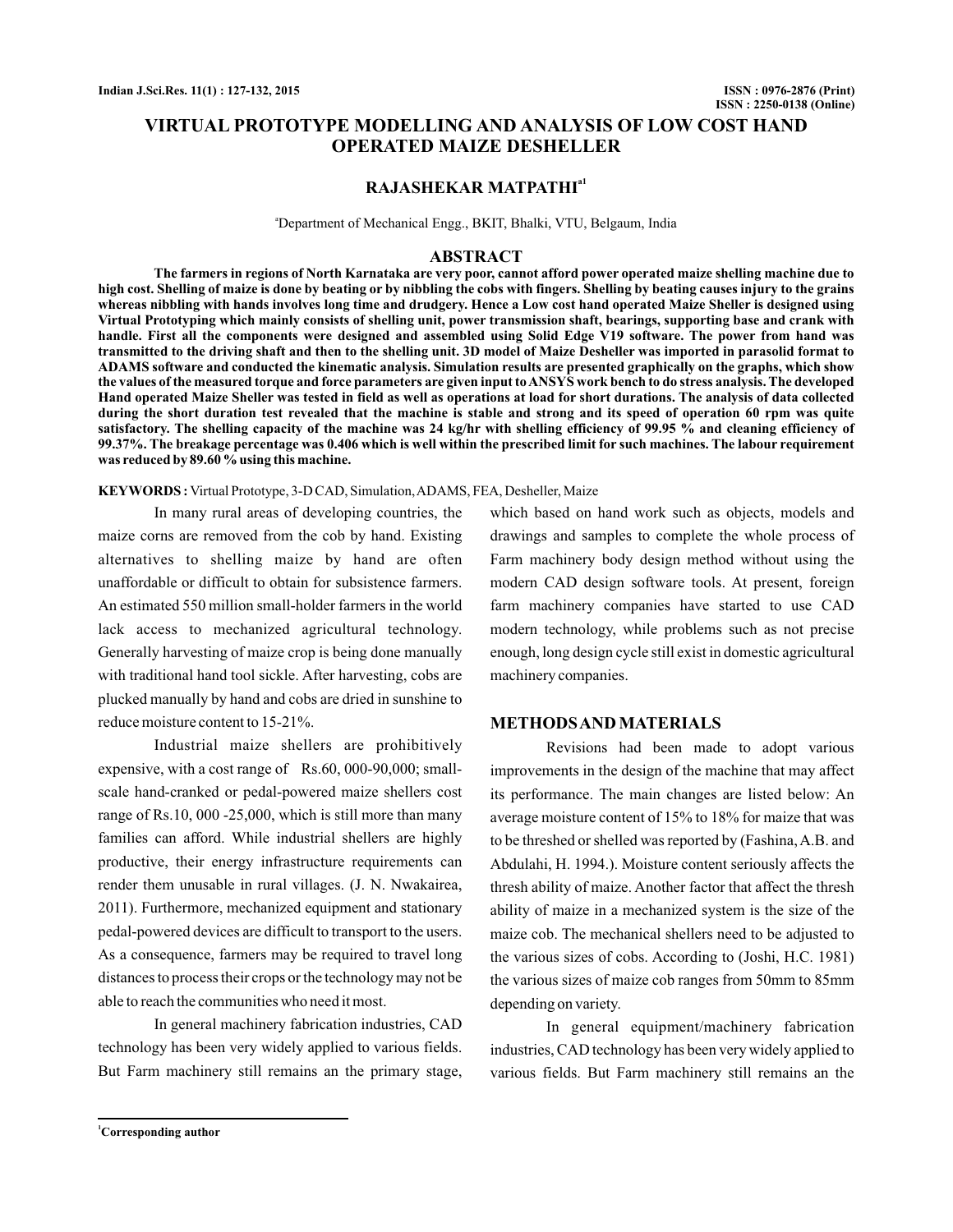## **MATPATHI: VIRTUAL PROTOTYPE MODELLING AND ANALYSIS OF LOW COST HAND OPERATED MAIZE DESHELLER**



**Figure 1: Virtual Prototype Based Design Approach**

primary stage, which based on hand work such as objects, models and drawings and samples to complete the whole process of Farm machinery body design method without using the modern CAD design software tools Rajashekar[9]. At present, foreign farm machinery companies have started to use CAD modern technology, while problems such as not precise enough, long design cycle still exist in domestic agricultural machinery companies



**Figure 3: Imported Assembly Parts Reaming in ADAMS**



**Figure 2 : Solid Edge CAD model of Maize Desheller**



**Figure 4 : Wire Frame Model of Maize Desheller in ADAMS**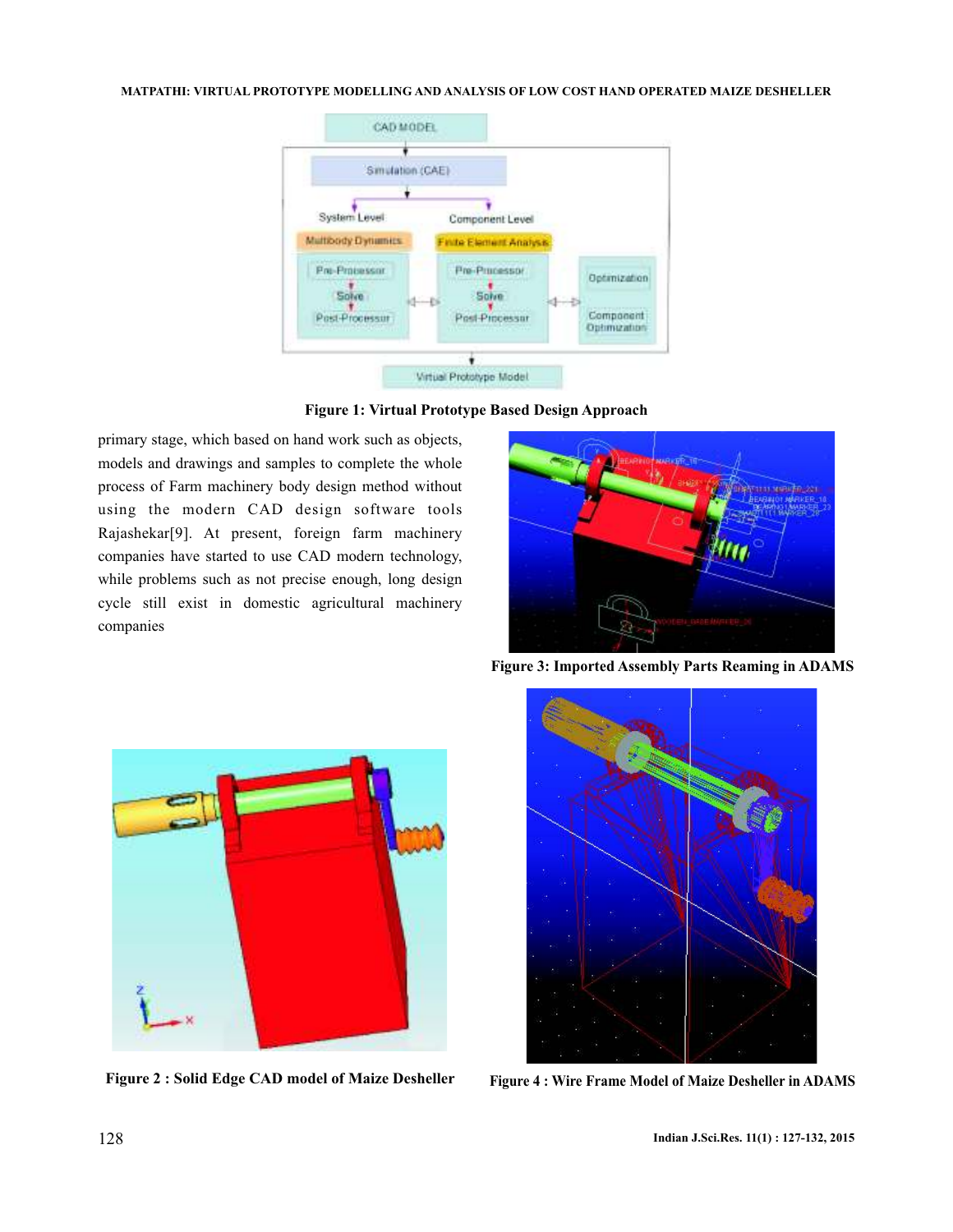## **Table1 : Physical Properties of MAIZ Corn**

| Sl.No. | <b>Particulars</b>      | Detail           |
|--------|-------------------------|------------------|
|        | Mean diameter, mm       | $53.5$ (+) $5.5$ |
|        | Mean length, mm         | $223.4 (+) 23$   |
|        | Weight of cob, g        | $80$ to $260g$   |
|        | Grain moisture content, | $15 - 21$        |
|        |                         |                  |

**Table 2 : Performance Criteria for MAIZ Corn Sheller**

| Performance Criteria            | Data |
|---------------------------------|------|
| Shelling Recovery, %, minimum   | 97.0 |
| Shelling Efficiency, %, minimum | 99.5 |
| Losses, %, maximum              | 03.0 |
| Purity, %, minimum              | 98.0 |
| Mechanically Damaged Kernel, %  | 03.0 |
| Net Cracked Kernel, % maximum   | 05.0 |





## **A. Design considerations**

Involves the data collection from farmer needs and other problems and then design of an appropriate Sheller to meet their needs, and determine whether their problem was solved. The uniqueness of this design is that it works on a different principle of threshing. The earlier mentioned design by [1], worked on the principle of impact force, while this design works on the principle of abrasion; an application of force tangentially on a surface. On the field

determination of farmer shelling capacity was determined.

- definitions and classifications of corn and corn sheller;

- performance criteria were changed based on the result of actual test conducted

- performance parameter was included to meet the set performance criteria;

- materials of construction for shelling elements was specified; and

Force required to thresh the maize is given by

F = m r------------------------------------ (2) ω 2

Where  $F =$  force required to Deshell maize corn,

 $m =$  mass of threshing bars,

 $\omega$  = angular velocity of shaft.

ω π =2 N/60---------------------------------- (3)

#### Where

 $N =$  speed of Deshelling which is in revolutions/min The power delivered by the shaft is

|--|--|



### **Figure 6 : Variation of Force on Crank Handle**



**Figure 7 : Variation of Torque on Crank Handle**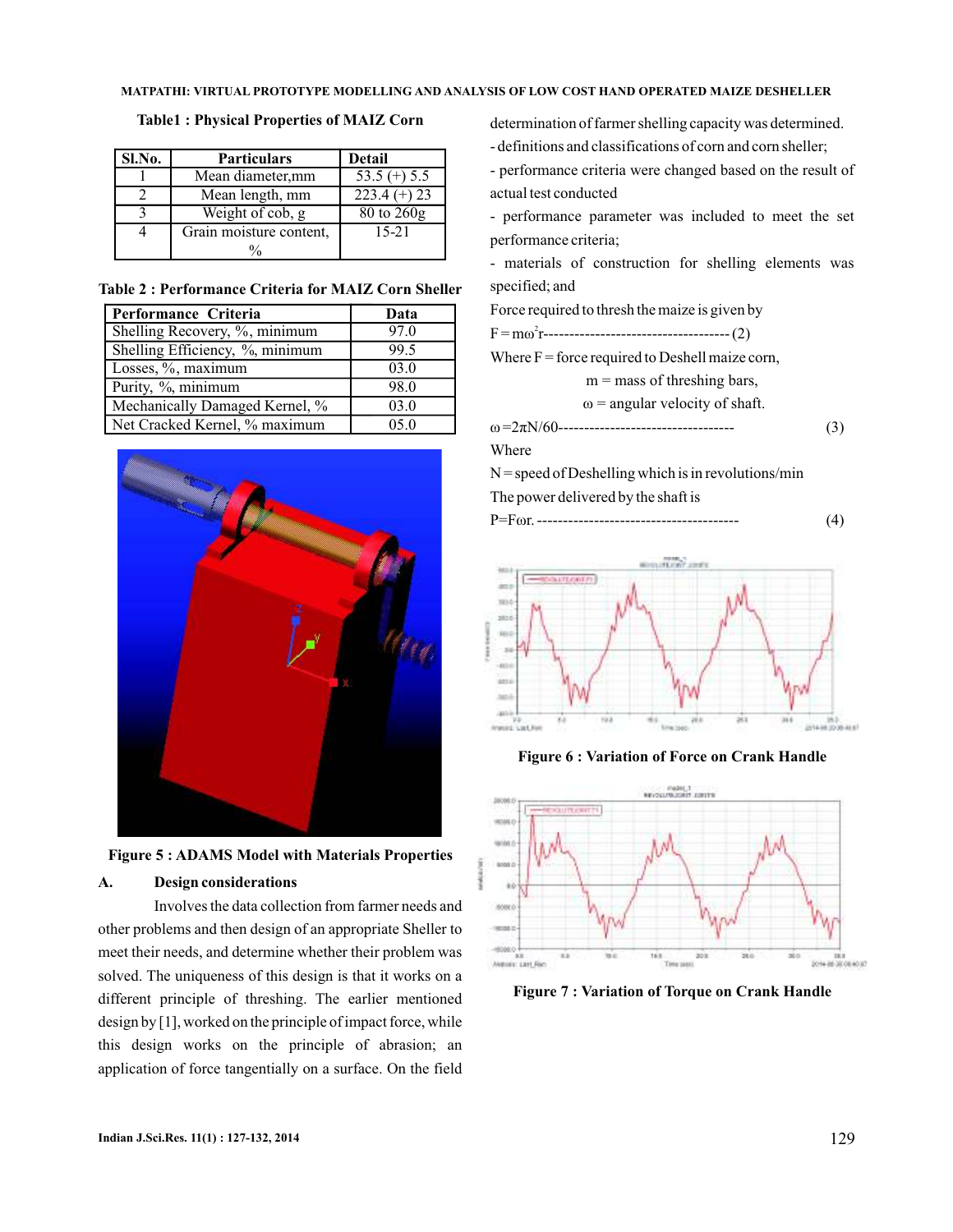### **MATPATHI: VIRTUAL PROTOTYPE MODELLING AND ANALYSIS OF LOW COST HAND OPERATED MAIZE DESHELLER**



**Figure 8 : Variation of Torque and Acceleration Components**



**Figure 9 :Revolute Joint Angular and Translational velocity components**



**Figure 10 : Variation of Kinetic and Potential Energy Components on Shaft**



**Figure 11. Shaft Position, Velocity and Acceleration v/s Time**



**Figure 12 : Stress Analysis of Maize Desheller using ANSYS Workbench**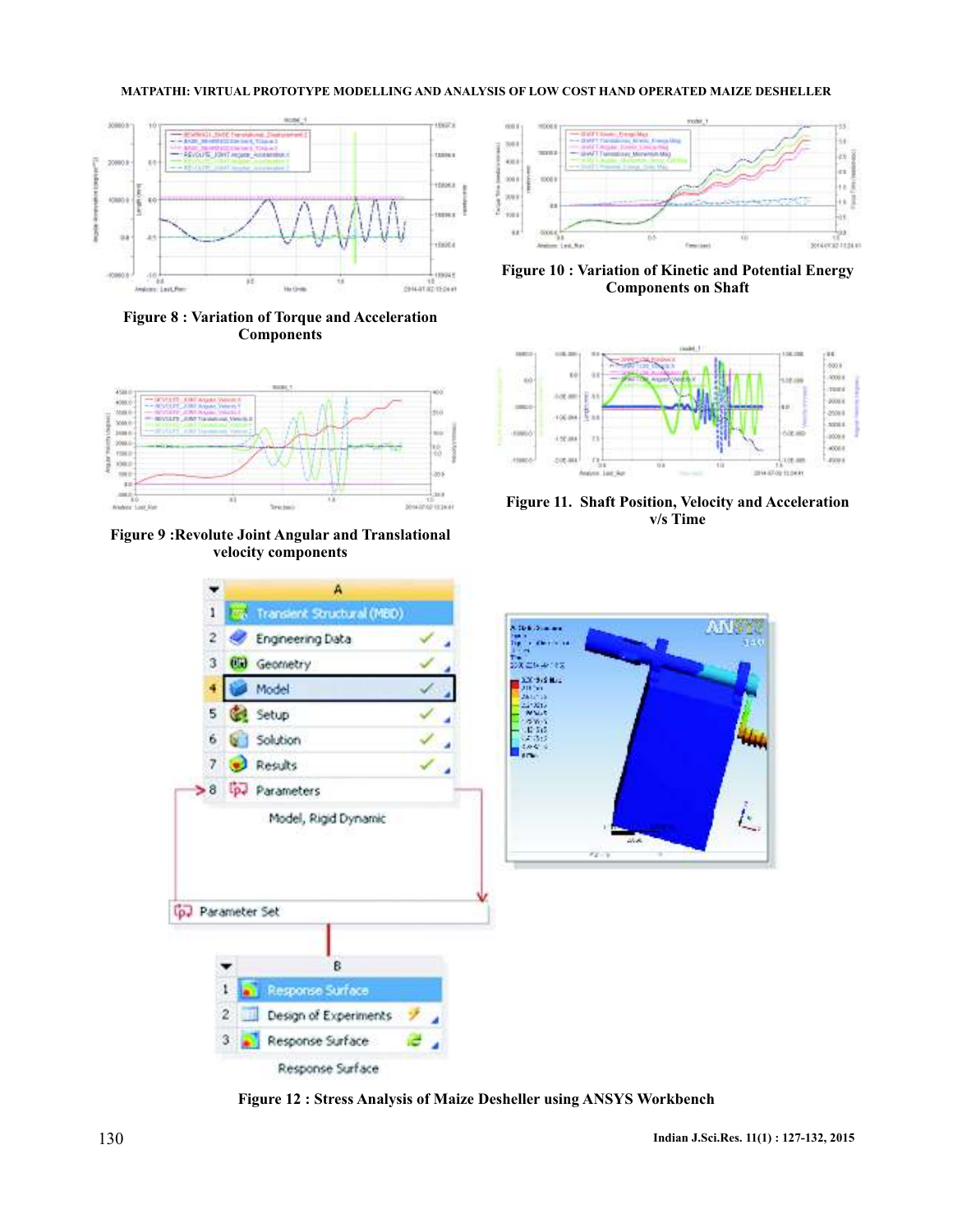

**Figure 13 : Imported Sheller Assembly (.step format) in ANSYS**



**Figure 14 : FEA Meshed Desheller Model**



**Figure 15 : Maximum Principal Elastic Strain occurs at Sheller unit**



**Figure 16 : Total Deformation occurs at Desheller transmission shaft and handle**

## **CONCLUSION**

The analysis of kinematic behaviour of the Sheller unit with a shaft mounted on bearings. The supporting wooden frame predicted the behaviour during operation already at the simulation design process. The use of computer method allowed reflects a real behaviour of Maiz Desheller. Obtained a rich collection of results, both in the form of tabular or graphic. This has led to take action to achieve the best solutions for each element of machine construction and eliminate any collision. The next stage of works will be field tests of prototypes of machines which will verify the correctness of developed kinematic analysis. The economic benefits of using maize Sheller come from replacing the labour costs involved in manual shelling. It was not a problem for farmer or owners of maize shellers to estimate labour required for shelling one acre of maize cobs because they were accustomed to hand-operated shellers in the past. Farmers reported that it takes 15 - 20 person-days to manually shell an acre of maize at 30 kg per hour. Using 15 person-days, we calculate substituted labour costs.

## **ACKNOWLEDGMENT**

I express my first and fore most panamas to his Holiness Ma.Gha.Cha.ChannabasavaPattadevaru, Dr.Bheemanna Khandre Founder President, Er.Eshwar Khandre president SVE Society. The author acknowledge with heartful thanks to Professor, Malnad college of

**Indian J.Sci.Res. 11(1) : 127-132, 2014** 131